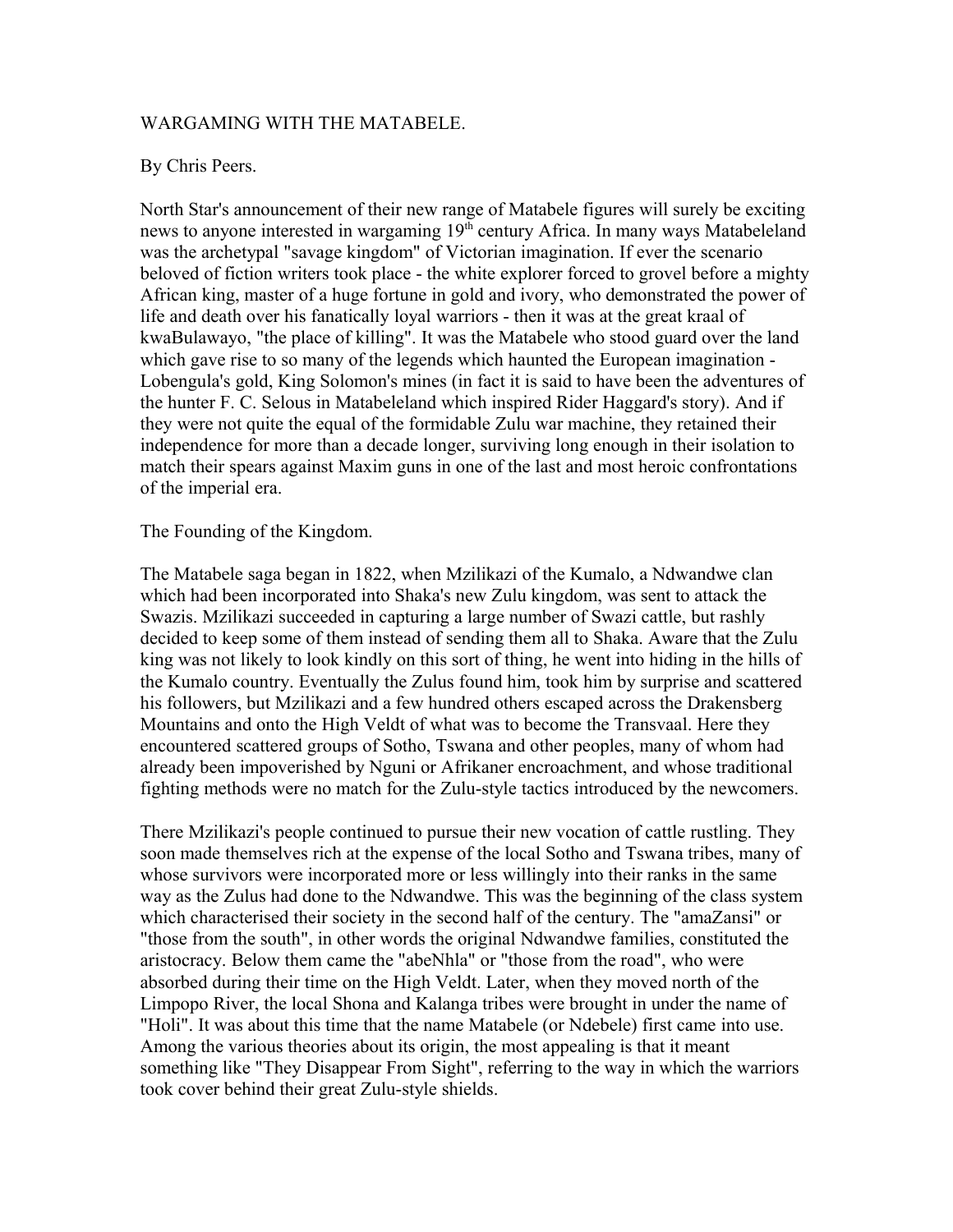Mzilikazi seems to have been popular with his subjects, and he ruled successfully until his death in 1868, in contrast to the fate of his contemporary Shaka. White missionaries, impatient at his refusal to let his people go to work for them, often portrayed him as a savage tyrant who ruled solely by terror, but others - like the Scottish missionary Robert Moffat, got on well with him and regarded him as intelligent and statesmanlike. Matabele tradition suggests that he was genuinely mourned as the "founder of the nation". Of course nineteenth century African ideas of government will not always appeal to modern tastes, and people were executed for witchcraft, impaled, mutilated or fed to crocodiles. And ruthless aggression against neighbouring peoples weak enough to be exploited was par for the course. Even Moffat admitted that Mzilikazi was responsible for "the desolation of many of the towns around us - the sweeping away the cattle and valuables the butchering of the inhabitants". One of his native informants recalled "the great chief of multitudes... the chief of the blue-coloured cattle", who was so confident of his strength that he had refused to flee when the invaders approached, heralded by "the smoke of burning towns". "The onset was as the voice of lightning, and their spears as the shaking of a forest in the autumn storm. The Matabele lions raised the shout of death, and flew upon their victims… Their hissing and hollow groans told their progress among the dead… Stooping to the ground on which we stood, he took up a little dust in his hand; blowing it off, and holding out his naked palm, he added, 'That is all that remains of the great chief of the blue-coloured cattle!'" Something of this reputation remains to this day in southern Africa, where the fearsome army ants, famous for their aggressive wars against the local termites, are still known as "Matabele ants".

But the Matabele were not always the aggressors. The Griquas and Koranas from the south had horses and guns, and were said to be the worst cattle thieves in southern Africa (quite an achievement!) In 1831 they descended on the Matabele settlements and drove off a huge herd. They might have been surprised to encounter no resistance, but after three days riding they decided that they had got away with it. After all, the Matabele were entirely on foot and could hardly have followed them undetected across the open veldt. So on the third night the thieves had a feast and went to sleep. During the night a Matabele "impi" - which had indeed kept up with them by marching at night - surrounded them at a place now known as Moordkop, or Murder Hill. Mzilikazi got his cows back, and only three Griquas escaped with their lives.

In 1832 a Zulu "impi" or army attacked Mzilikazi's headquarters while his warriors were away on a raid. The subsequent battle was a draw, but the Matabele suffered serious losses. Knowing that the Zulus were the one people he could not intimidate, the king decided to take his people out of their reach once. First he moved them a hundred miles to the west into the Marico Valley, but in 1836 the vanguard of the Boers "Vortrekkers" began to arrive there. Like his contemporary the Zulu king Dingaan, Mzilikazi decided to strike first, but also like Dingaan he failed to finish the job. At first the Boers were taken by surprise and several of their camps were wiped out, but most of the men escaped. A Matabele "impi" of around 3,000 men attacked the now concentrated Boers at the Battle of Vegkop, but were unable to storm their wagon laager and were driven off with heavy losses. Then the Zulus and Griquas returned to the attack, and Mzilikazi realised that he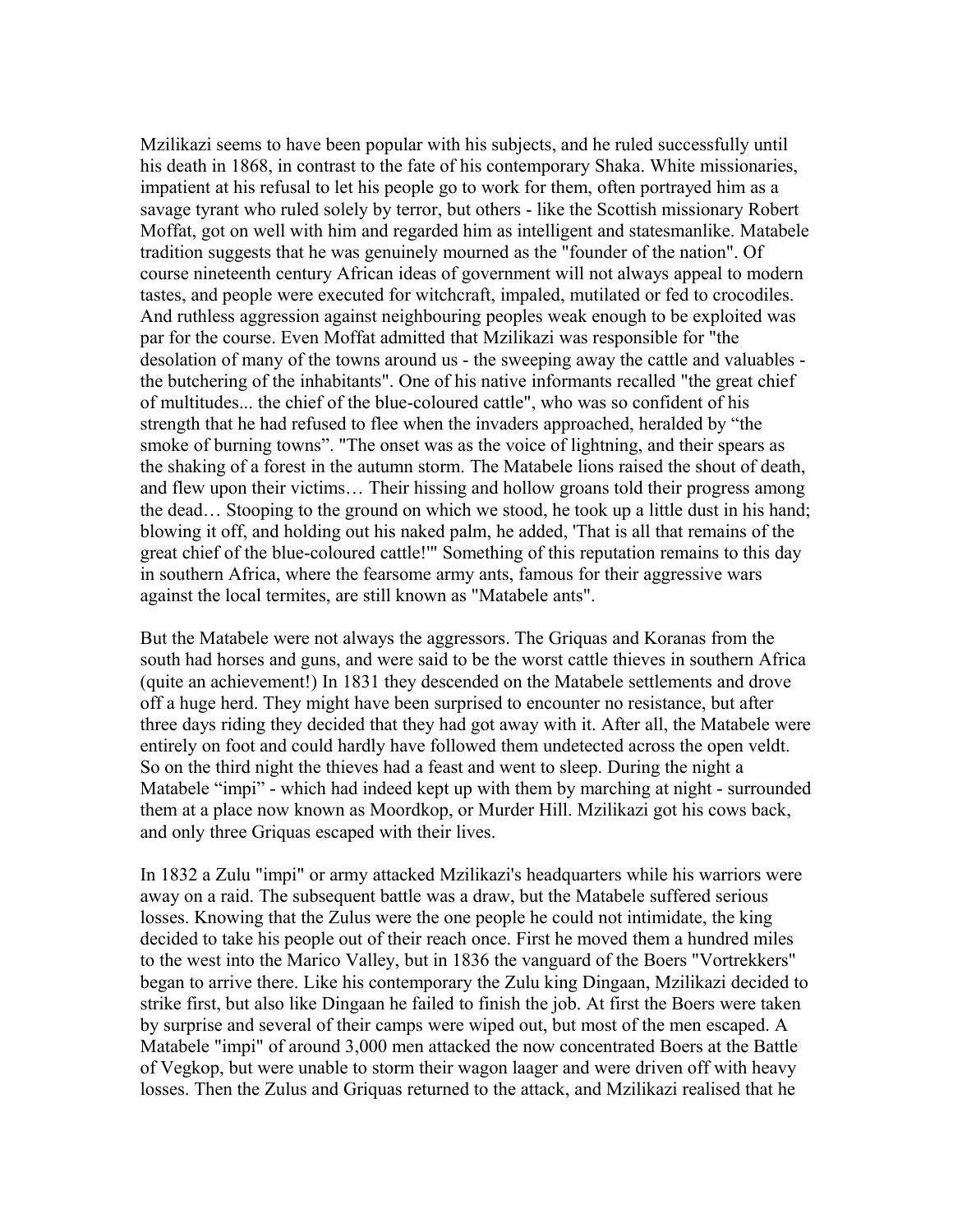could not hope to survive on the High Veldt against such a combination of enemies. He led his people north once again, this time across the Limpopo River into the country which became known as Matabeleland, in the west of modern Zimbabwe. This was a well watered country with plenty of grazing, and had the further advantage that it was easily defensible. To the north an almost impassable forest stretched away to the Zambezi, while the south and west were protected by the rugged Matopo Hills. The main road from the south entered the country via the precipitous Mangwe Pass, which was easily defended by a regiment stationed at a nearby kraal. The only vulnerable frontier was on the east, where it bordered on the territory of the local Shona tribes. But Mzilikazi defeated the Shona, reduced them to vassalage, and enjoyed a period of relative peace until his death in 1868 (though his last fight with the Boers was as late as 1847, when he sent an "impi" back south across the Limpopo in search of more cattle).

Lobengula and the Defeat of the Matabele.

Mzilikazi's favourite son Lobengula succeeded to the throne in 1870, after a brief civil war, and soon resumed his father's career of conquest. His armies campaigned in all directions, consolidating his power over the neighbouring tribes and in some areas even extending it. Among their opponents and victims in this period were the Tswana in the west, and the Barotse, Tonga and Ila beyond the Zambezi. In about 1887 the Tonga, fed up with the depredations of local Chikunda slave raiders, rashly invited Lobengula to come and help sort them out. An "impi" duly arrived and wiped out the slavers, but the Tonga had not taken the precaution of hiding their cattle, and of course the Matabele found the temptation irresistible. They went home with all the beasts they could round up in payment for their services, then over the next few years came back twice more for the rest of what they described as "our cattle which we have left among the Tonga", inflicting immense damage in the process.

But Lobengula was careful to avoid trouble with white men, and he encouraged hunters and traders (including the famous elephant hunter F. C. Selous) to visit his country. A British Resident named Captain Patterson was sent to Bulawayo in 1878. Patterson was an arrogant character who insisted on travelling wherever he liked against the king's orders; one day he and his whole party disappeared, and it was rumoured that Lobengula had had them murdered, but nothing was ever proved, and the British, preoccupied by then with events in Zululand, took no action. Lobengula raised no objection when in 1885 Britain established a Protectorate over Bechuanaland to the west (now Botswana), which had once been a favourite Matabele raiding ground. This conciliatory attitude, as well as the remoteness of the country, enabled the Matabele to retain their independence long after the defeat of their Zulu cousins in the south. But by the late 1880s the impetus of the European "Scramble for Africa" was unstoppable.

In October 1888 Cecil Rhodes sent agents of his British South Africa Company to trick Lobengula into signing away the mineral rights in his kingdom. The king soon saw through this con trick, but was persuaded to allow prospectors to enter the country anyway. Then in May 1890 Rhodes revealed his true intentions, despatching a heavily armed "Pioneer Column" from Bechuanaland, consisting of about two hundred civilians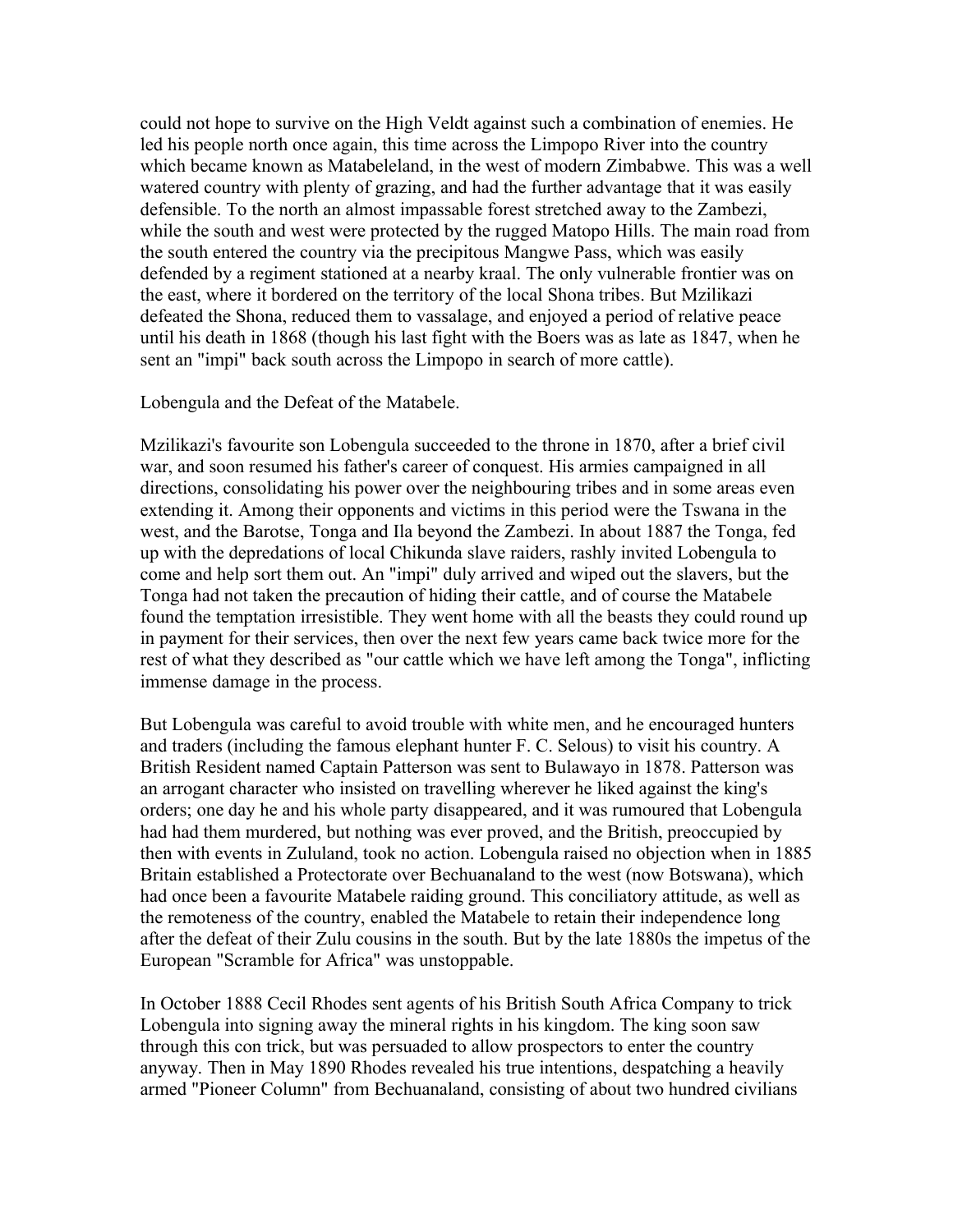with an escort of four hundred British South Africa Company and Bechuanaland Police. Avoiding a direct confrontation with Lobengula, the invaders skirted around Matabeleland proper and marched into Shona territory further north, where they built a fortified post at Fort Salisbury.

Lobengula protested, but held back from giving his "impis" the order to attack. In doing so he missed what may have been his only chance to keep his kingdom. Soon the white colonists were building more forts, establishing farms and mines, and luring young Shona and Matabele men to desert Lobengula and work for them. In 1891 Mashonaland became a British Protectorate, situated at the very point where the borders of Matabeleland were most exposed to attack. Many of the Shona welcomed the whites as protectors against their Matabele masters, and took the opportunity to thumb their noses at them from the imagined security of the new settlements. But the king was not prepared to put up with disrespect from his own "dogs", as he called the Shona. In June 1893 a rebel chief stole some Matabele cattle, an "impi" was sent across the border in pursuit. The warriors had instructions not to molest the whites, but they slaughtered many of their Shona employees, burnt their kraals and took all the cattle they could find. One white settler at Fort Victoria recalled how "insolent Matabele swaggered through the streets of the town with their bloody spears and rattling shields". Just like the Matabele, the subjects of Queen Victoria were not prepared to put up with this sort of insult from what they saw as "lesser breeds". Soon the colonists were advancing into Matabeleland in force from two directions.

The southern column was mainly a diversion, and played a minor part in the fighting. The main threat came from the north-east, where two more columns, from Forts Salisbury and Victoria, rendezvoused at Iron Mine Hill and marched on Lobengula's kraal at Bulawayo. Together they numbered six hundred and ninety mounted white men with Martini Henry rifles, about four hundred Shona tribesmen on foot, two seven-pounder field guns, and eight machine guns, of which five were Maxims. There was also a steam-powered searchlight for protection against night attacks. The transport wagons were designed to be formed in Boer style into a defensive laager. To face this powerful force, Lobengula had about 12,500 warriors altogether, not counting a large force which he had sent off to the Zambezi before the crisis erupted. On  $25<sup>th</sup>$  October 1893, at Bonko on the Shangani River, 3,500 Matabele attacked the two laagers of the north-eastern column in the early hours of the morning. Despite the demoralising effects of the searchlight and the unexpected rapid fire from the Maxims, the warriors attacked with great determination, but they were beaten off without ever reaching the wagons, with the loss of about five hundred men.

Lobengula forbade any more attacks to be made on laagered wagons, but instead ordered his "impis" to wait until the marching columns were crossing the only useable ford across the Umguza River on their way to Bulawayo. Then they should attack while the wagons were half way across, so that the whites would have no time to form them into a laager. (Is it coincidence that the Zulus had beaten the British in similar circumstances at Intombe Drift in 1879, when a column had been split by a flooded river and defeated in detail? It is interesting to speculate that some of the "indunas" with Zulu names in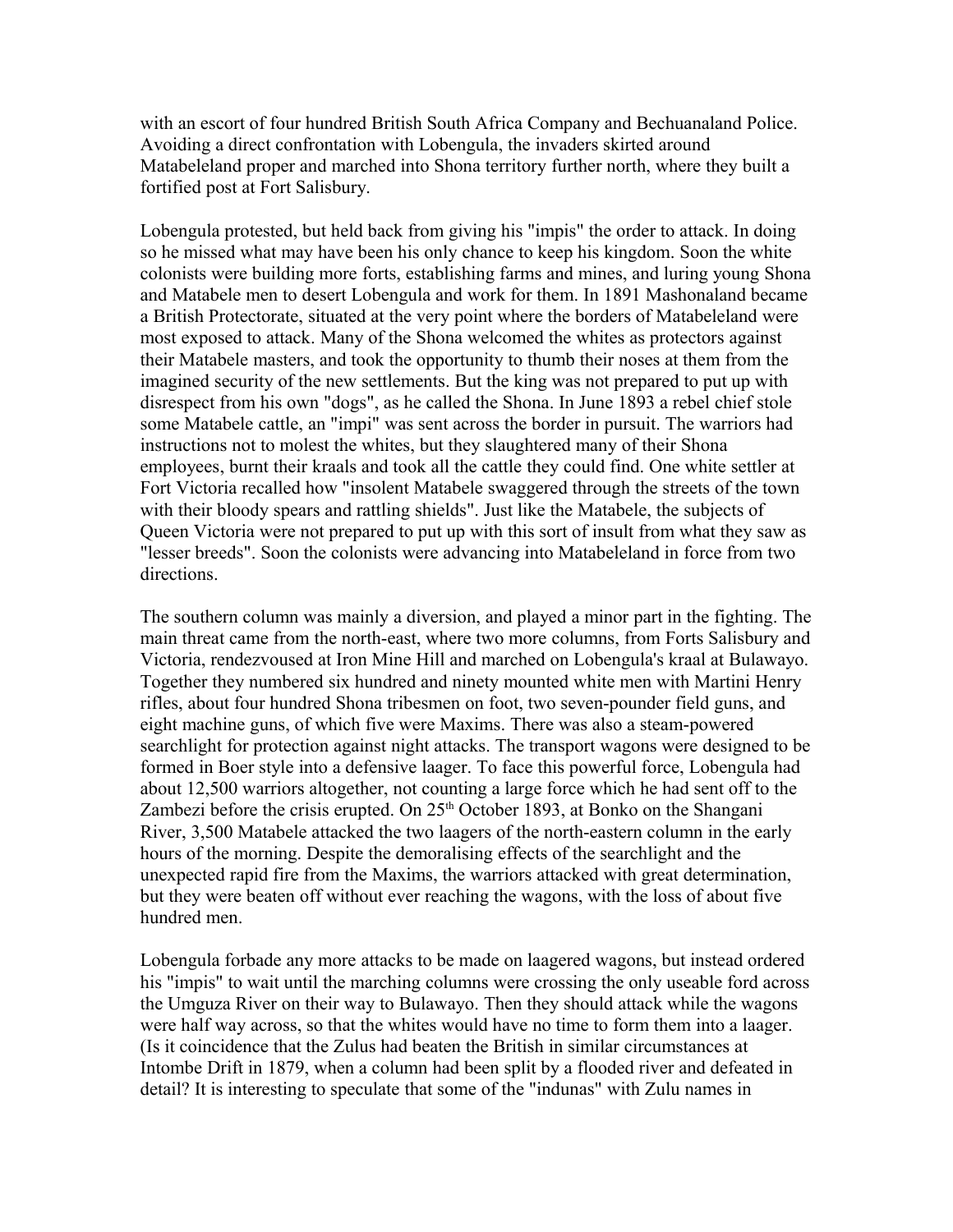Lobengula's army might have been advisors employed to pass on the lessons of the Anglo-Zulu War.)

But unfortunately for Lobengula, his orders were disobeyed. Just before noon on 1<sup>st</sup> November the eastern column stopped for lunch on top of a low hill in open country not far from the Bembesi River. The colonists seem to have thought that they were safe as long as they stayed away from the dense bush which lay a few hundred yards away, and although they formed two wagon laagers, one on either side of a small deserted kraal, they rashly sent their livestock to graze on lower ground about a mile away. Some of the men put their rifles aside and began to mend their torn clothes. But what they did not know was that 6,000 Matabele were marching parallel to them under the cover of the bush. The "impi" included two elite regiments, "Ingubo" and "Imbizo", and was well supplied with guns, including many modern breech-loading rifles. Perhaps the "indunas" in command felt that as their force was overwhelmingly superior, they were justified in disobeying orders and launching an immediate attack while the whites were vulnerable.

Suddenly the young Zansi warriors of "Ingubo" and "Imbizo" burst out of cover and charged the nearest laager, five hundred yards away across open ground. They fired their guns on the move, but their shooting was inaccurate and caused few casualties, while the startled colonists raced to get their Maxims into action. This may have been the first time in history that regular soldiers charged against massed machine guns, in the open and in broad daylight. The outcome may have surprised the Matabele, but to us, with hindsight, it was inevitable. A survivor from "Imbizo" recalled that when the "sigwagwa", as they called the Maxims, opened fire "they killed such a lot of us that we were taken by surprise. The wounded and the dead lay in heaps." Nevertheless the warriors rallied and returned to the charge at least three times, advancing to within a hundred and ten yards of the laager. Sir John Willoughby, who was with the column, later said that "I cannot speak too highly of the pluck of these two regiments. I believe that no civilised army could have withstood the terrific fire they did for at most half as long." But the only result of their incredible courage and discipline was the loss of more than half their number before they finally retired.

What was worse, the rest of the Matabele army failed to support them, but fell back and allowed the column to cross the Bembesi and Umguza Rivers unopposed. Lobengula fled northwards, trying to find refuge among the Ngoni across the Zambezi, but either died on the way, probably from smallpox. Only one more battle remained to be fought - the "last stand" of the Shangani Patrol, so stirringly related recently in these pages by W. P. Bollands. But this was actually a mistake, as by now both sides were seeking to end the war. The British South Africa Company appropriated most of the best land for sale to white farmers, and confiscated most of the Matabele cattle. In 1896 the people launched a desperate rebellion in which twice as many whites were killed as in 1893. This time the Matabele abandoned their traditional tactics, and fought mainly as skirmishers with rifles. Some of them had been employed by the British as policemen, and had obviously learned to shoot. As Summers and Pagden remark in their book (see the source list at the end of this article), observing that the whites suffered eleven percent battle casualties in this campaign, twice the rate of the 1893 war, "the Matabele had become a fair marksman".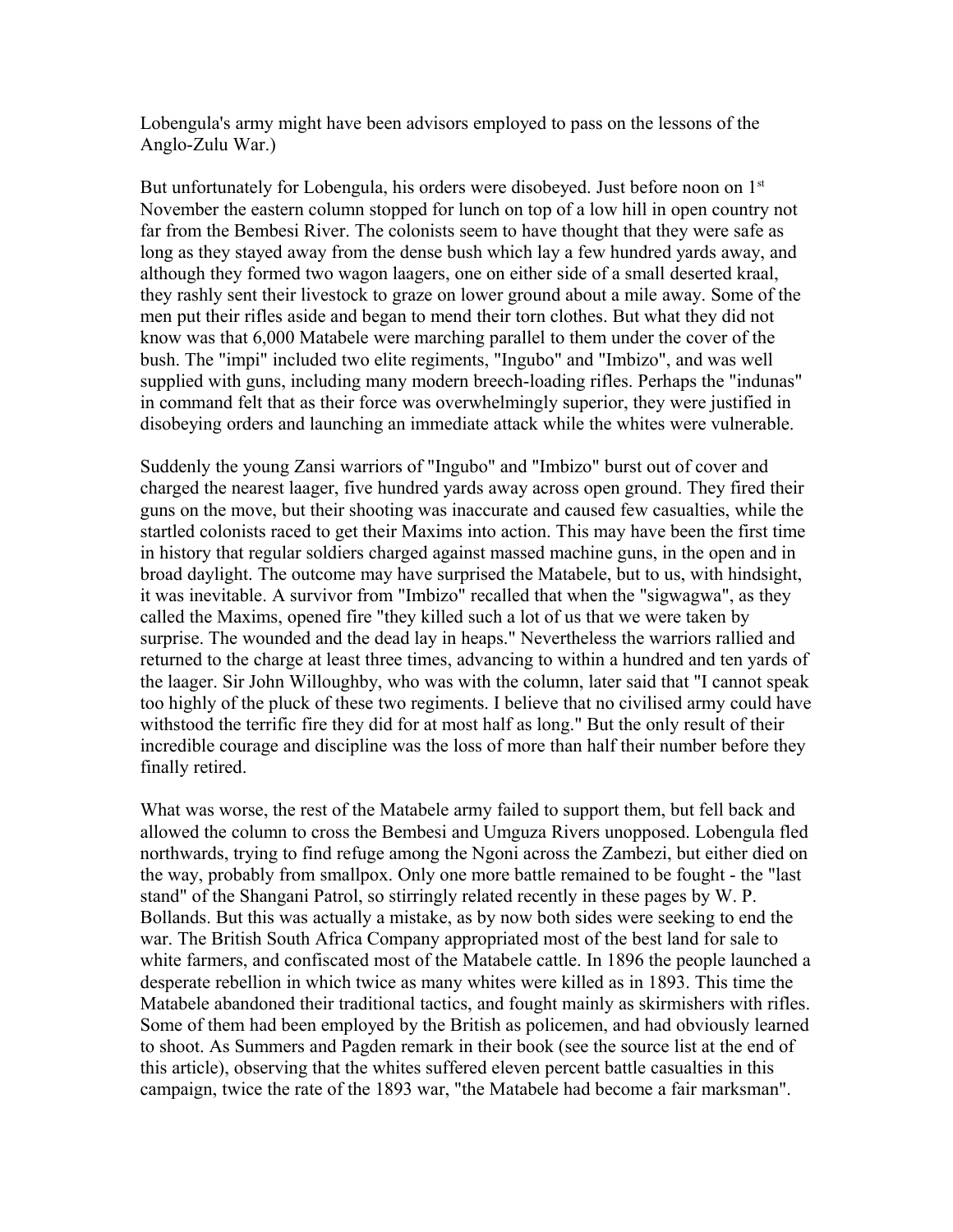But numbers eventually told against them, and after six months of fighting they were beaten, more by starvation than by military force.

# Matabele Warfare.

The basic military unit among the Matabele, just as in Zululand, was the "regiment" or "ibutho", commanded by an officer known as an "induna". Regiments were formed in Zulu style, by calling up all the boys in the kingdom who had reached military age since the last unit was formed, though unlike in the Zulu system Matabele regiments might occasionally be reinforced by drafts formed from the sons of the original members. The Zansi regiments were always regarded as the elite of the army, with the Enhla next in the scale and the Holi generally despised, but this social snobbery did not necessarily reflect their actual military effectiveness, and there were some very good Holi units which fought loyally even in the crisis of 1893. Rather regrettably the Matabele did not seem to go in for the splendid names sported by many of the Zulu regiments; there are no "Raisers of Dust" or "Overthrowers of Kings". But among the distinguished regiments of Lobengula's reign were:

Ingubo, "The Blanket": Formed by Lobengula as his bodyguard, hence the name, implying that it accompanied him everywhere.

Imbizo, "Drafted": Also created by Lobengula, by drafting aristocratic Zansi boys from smaller regiments formed by Mzilikazi. Regarded as elite.

Insuga, "Stand Up": A young regiment with a very distinguished record in the war of 1893.

Inzimnyama, "The Black Ones": An elite Holi regiment, formed in Mzilikazi's reign. Guarded the main entry point to Matabeleland at Mangwe Pass. The name may imply that they carried black shields.

Inyati, "Buffalo": A favourite of Mzilikazi's, probably founded before 1840 but reinforced with younger drafts since. Inyati veterans were still guarding his grave in 1893.

Amahlogohlogo, "Golden Weaver Birds": Lobengula and his cousin Mtshane Kumalo both served in this unit in their youth, and the latter was commanding it in 1893. The name refers to the source of the feathers in the warriors' headdresses.

Zwangendaba, "Here is the News": An elite unit which rebelled against Lobengula in 1870 and was consequently destroyed. The survivors were incorporated into the evocatively named Amabugudwana, "Swimmers in Blood".

Were Matabele regiments distinguished from each other by the colour of their shields like the Zulus? Surprisingly, this is not an easy question to answer. Summers and Pagden quote David Carnegie, who was in Matabeleland in the 1880s, as saying that "The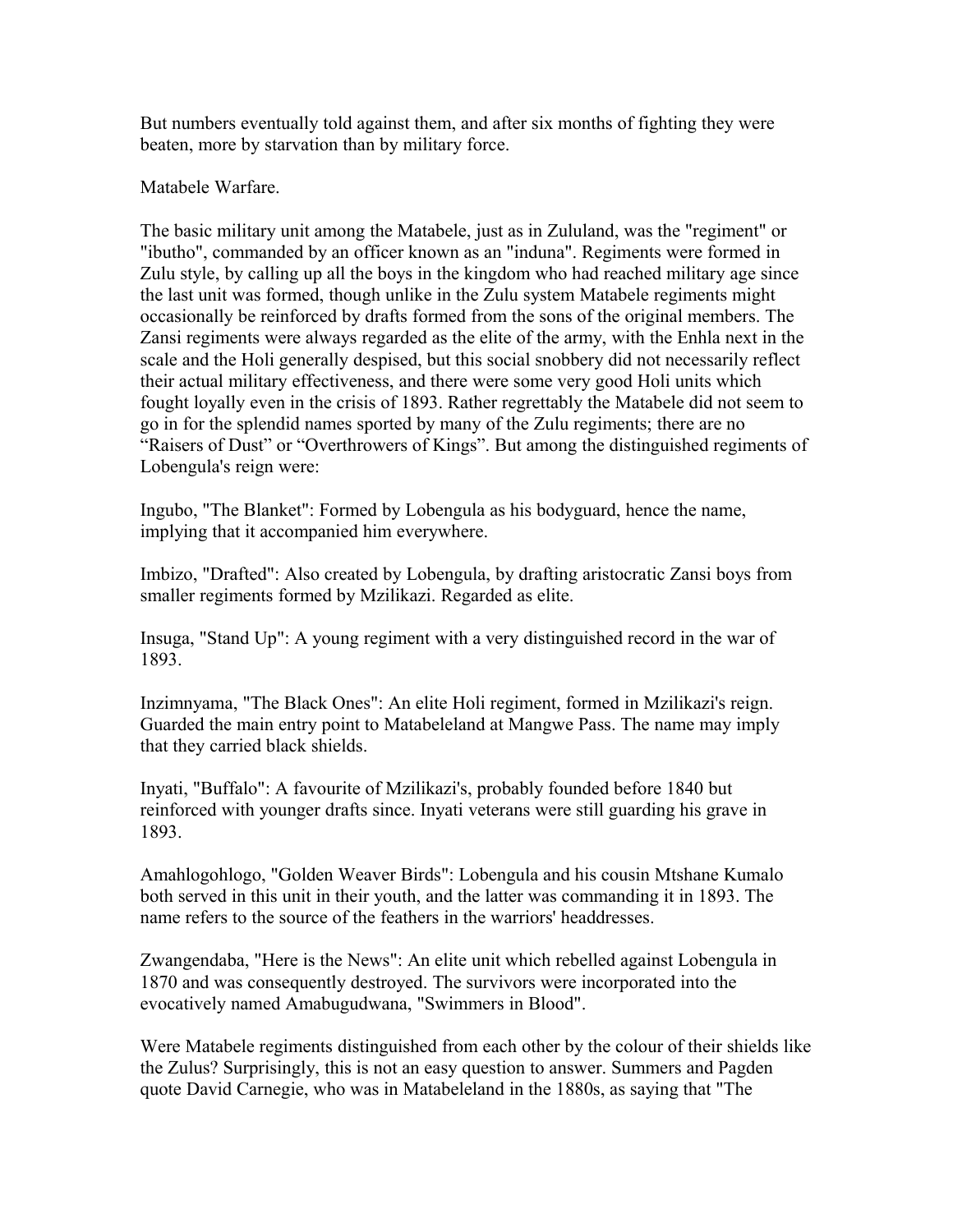different regiments are known by the colours of the shields they carry", and observe that several white veterans of the 1893 war confirm this. "However" they continue, "the Matabele themselves do not seem to agree". According to one informant each regiment "had shields of the same shape", but not necessarily of the same colour. (Illustrations and surviving examples do show minor variations on the standard shape of the war shield, with some photographed in the 1890s being so broad in relation to their length as to be almost circular. There were also much smaller versions carried by herdsmen and messengers, but these were not normally used in battle.) Instead, this informant stated, the "induna" or regimental commander distributed the hides from which the shields were made, allowing the bravest warriors first choice, "until the cowards had to take what was left". As among the Zulus, the "most honourable" colour was white, usually with a few dark markings, so presumably the favoured men took these, leaving the predominantly black or brown hides for the others. According to the same informant units in training had black shields, replaced by coloured ones when their education was completed. If this was the case each regiment would present a mixture of different colours, perhaps with the palest shields in the front rank.

A quick survey of contemporary pictures produces contradictory evidence. A watercolour by Charles Bell, dated 1835, shows a group of warriors wearing similar headdresses, which suggests that they belonged to the same regiment, but of the two shields seen faceon, one is white and the other a solid dark colour. In 1877 A. A. Anderson painted what he called "a rough but a correct sketch" of the annual "Inxwala" dance at Bulawayo, at which Lobengula inspected his troops. The warriors drawn up for review form three distinct units distinguished by the colour of the shields visible in the front rank. Of the one on the right Anderson wrote, "The black shields form one regiment and is his (ie. Lobengula's) bodyguard". This is the opposite of what we would expect, but this role was often entrusted to a young regiment in training. An oil painting, "The Battle of Mbembesi" by J. P. Macdougall, shows what is probably the "Imbizo" or "Ingubo" regiment engaging in a firefight with a South Africa Company laager; Macdougall was at the battle, so this is presumably a fairly accurate representation. Most of the Matabele are firing rifles and so have discarded their shields, but two shields are visible in close-up in the foreground. One is white with dark blotches, and the other is black. White with black spots is thought to have been the colour associated with the "Imbizo" regiment, but other elite units like Insuga seem to have carried mainly black shields.

As any fan of the Zulus knows, the subject of shield patterns is a complicated and fascinating one; their famous Nguni cattle come in a staggering variety of colour schemes, each with its own name - although it is unlikely that even the Zulus ever had so many beasts that they could provide the whole of every regiment with matching hides of a distinctive type from which to make their shields. The Matabele north of the Limpopo certainly did not, especially as many of their animals had been stolen from northerners like the Barotse and were more likely to be of a single fairly uniform colour - generally reddish brown. Having said all that, I prefer my units to have distinctive and fairly uniform shields. Even if this is not strictly accurate for the 1890s, they are intended to represent an army of any date from about 1870 onwards, which is a good enough excuse. The best source for Nguni cattle colours is the book by Poland & Co. cited in the source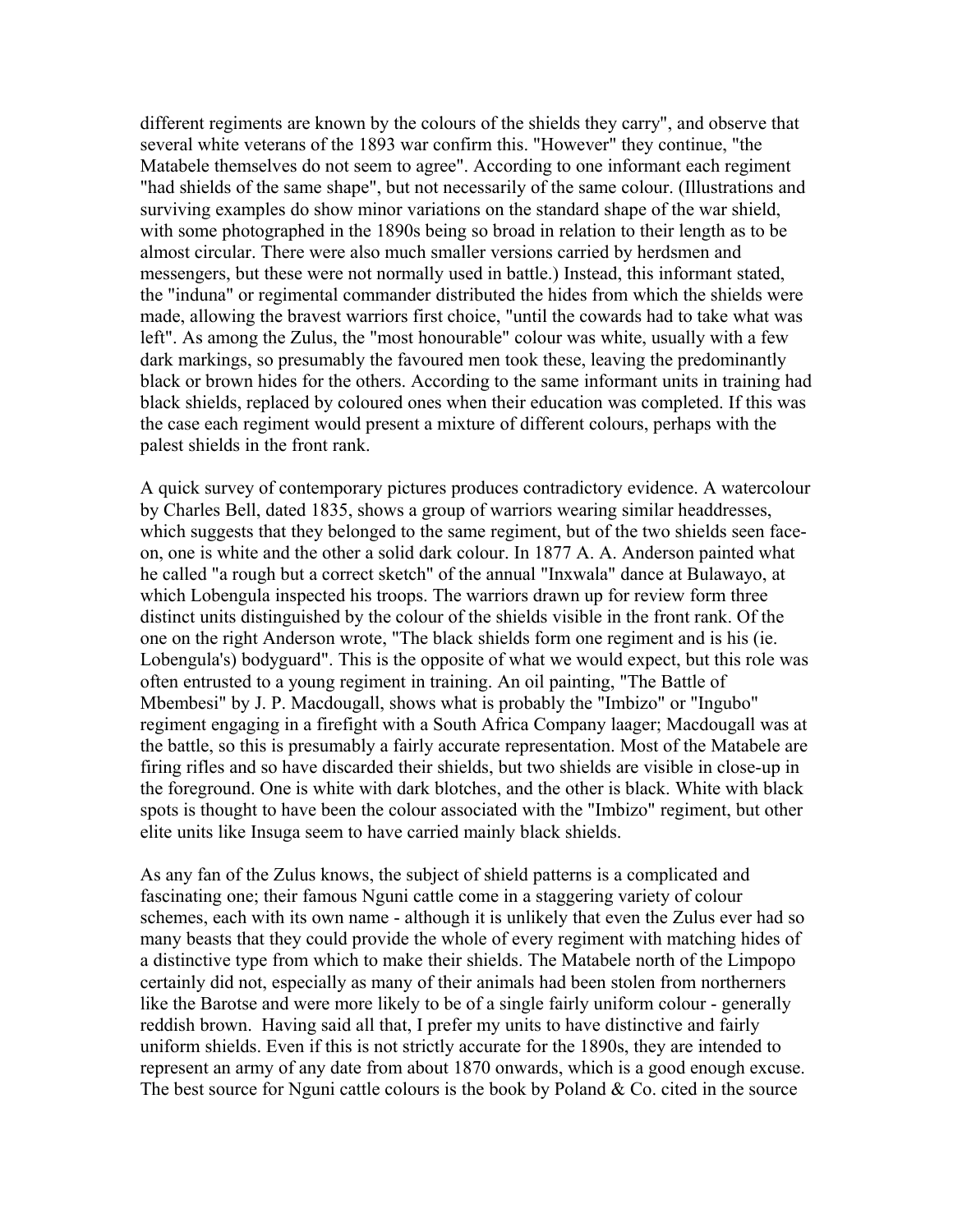list below, but admittedly you have to be a bit sad to go as far as that. A quick and cheap substitute is the photo gallery on the website of the Nguni Cattle Breeders' Society of South Africa, at www.ngunicattle.info.

It is more likely that it was their distinctive headgear that was used to distinguish the regiments, but unfortunately we do not have much more data on this subject than we do on shields. The standard type was what Summers and Pagden describe as "an odd headdress like a pom-pom made from a mass of feathers stitched to a string net". The feathers were usually trimmed short, and the effect at a distance would be something like a small fur busby. Black ostrich or crow plumage was most popular, but some units wore guineafowl feathers, which are grey or black, speckled with white. Additional coloured feather decorations could be added; among those mentioned are white plumes from the wings or tail of the ostrich (as worn by the "Imbizo" regiment), the long, narrow blue-grey feathers of the crane, or the slightly shorter, dark blue or purple ones from the tail of the roller. (One such bird is still known as "Mzilikazi's roller" because of the king's liking for these feathers.) The golden weaver associated with the Amahlogohlogo regiment mentioned above is quite a small bird with short feathers, so presumably its plumage formed a pompom rather than being added as extra adornments. In that case this unit's headgear would have been a striking yellow or yellowish green colour, or perhaps these feathers would just have been scattered among the usual black ones. Bell's painting mentioned above shows an elaborate arrangement of plumes and pom-poms, but he does not identify the regiment, and in any case it is unlikely that anything so fragile was still being worn on campaign in Lobengula's day.

As far as the rest of their dress was concerned, the Matabele superficially resembled Zulus but differed in a number of respects. At least some married men retained the head rings (though they were smaller than the Zulu style and worn more towards the front of the head) and otter skin headbands, though the latter became less common as time went on. Ox-tail fringes on the arms and legs, however, remained popular. The Samango or white-throated monkey whose skin was widely used in Zulu regalia was not found in Matabeleland, though of course some warriors might still wear items which they or their fathers had brought from the south. Apparently the local vervet monkey was not much favoured, perhaps because it is a rather nondescript grey colour, and by Lobengula's time kilts were more likely to be made from spotted cat skin or jackal tails (perhaps mixed together in the same garment), or replaced in action with loincloths made of jackal or other fur. The rather scruffy looking "Matabele kilt" seen in photos from the 1890s looks as if it is made up of any old strips of fur or skin, and should probably be painted in various shades of light grey and brown. A cape made of ostrich feathers or jackal fur might be worn around the shoulders, but this item was probably reserved mainly for ceremonial occasions. Lobengula himself and his senior "indunas" were sometimes depicted wearing leopard skin cloaks. Holi regiments would perhaps be more likely to take the field in basic outfits consisting just of loincloths and headdresses and I have a couple of such units made up of Mark Copplestone's Watuta figures, just for variety.

Based on a similar survey of sketches made between the 1830s and the 1870s, Summers and Pagden argue that when the Matabele began their migration to the north in the 1820s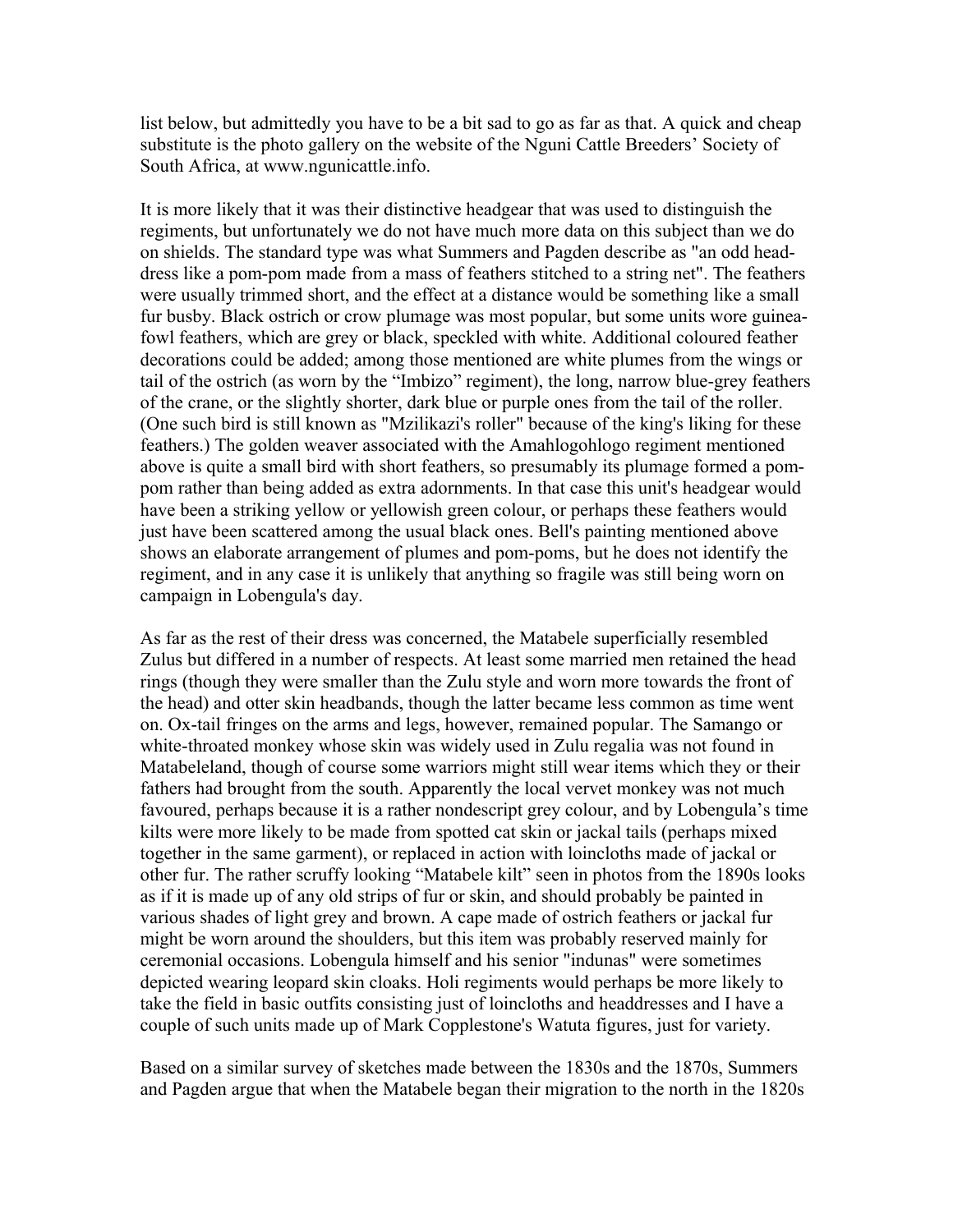they were equipped like Shaka's "impis" with a single stabbing assegai (known to the Matabele as "isika"), and that the "isijula" or throwing spear was probably reinstated after Mzilikazi's death in 1868 by his successor Lobengula. However Afrikaner accounts of the Battle of Vegkop in 1836 describe spears being thrown into the laager, so missile weapons may actually have reappeared at about the same time as Dingaan reintroduced them in the Zulu army. Alongside them, late 19<sup>th</sup> century Matabele warriors carried an odd assortment of spears of various origins, including hunting and fishing weapons taken from enemy tribes. Zulu-style knobkerries were also in use, and a few illustrations from the 1890s show Sotho or Shona type battleaxes. Matabele veterans denied that the latter were used in battle, but it is possible that some of the Holi may have carried them unofficially. Interestingly, the "isika", in contrast to Zulu practice, were the property of the king rather than of the individual warriors. The aim of Matabele tactics, like those of the Zulus, was always ultimately to get to close quarters and stab the enemy, and once this happened few opponents could resist for long. Moffat's informant quoted above refers to the "clash of shields", and the "hissing and hollow groans" which served the Matabele for a war cry as they carved their way through the enemy ranks.

They did not despise guns, though, and the new weapons became increasingly common in the second half of the nineteenth century. At first they were the usual African trade muskets, cheap muzzle-loaders and worn out elephant guns, but by the 1890s modern rifles were being imported in large quantities. In 1889 the infamous "Rudd Concession", one of several attempts by the white men to con Lobengula out of his kingdom, promised him 1,000 Martini Henrys and 100,000 rounds of ammunition, and most of this seems to have been delivered. In fact in the war of 1893 the Matabele possessed more breechloaders than their white opponents. But firearms never displaced spears as the main fighting arm, and were seldom employed very effectively. F. C. Selous visited Lobengula not long after the battle which brought him to power in 1870, and was told by a hunter named Philips, who had treated the wounded after the battle, that although both sides possessed large numbers of muskets nearly all the wounds were caused by spears, mostly at very close quarters: "In many instances he found two men lying dead together, each with the other's assegai through his heart." In 1893 the war correspondent C. L. Norris-Newman concluded that the Matabele were still poor shots, but were "much more dangerous" with the assegai.

It is often argued that the Matabele had declined in various ways from the high standards which existed in Zululand. Their dress uniforms were less elaborate, their shields less carefully made, and their stabbing assegais had smaller blades (in fact these were often old Zulu ones which had been repeatedly resharpened). Norris-Newman, who had been in the Zulu War of 1879 as well as the Matabele campaign of 1893, thought that overall they were "not as brave" as the Zulus. Nevertheless their neighbours continued to regard them with a mixture of awe and terror, and under Lobengula the warriors' training regime could still be extremely tough. In the 1870s the explorer Emil Holub collected accounts of the training regime of the Matabele armies, and claimed that although high class "Zansi" boys were raised in rather leisurely fashion in their fathers' kraals, perhaps relying on their natural sense of social superiority to motivate them in battle, the training of prisoners of war and other non-Matabele recruits was far more rigorous. On one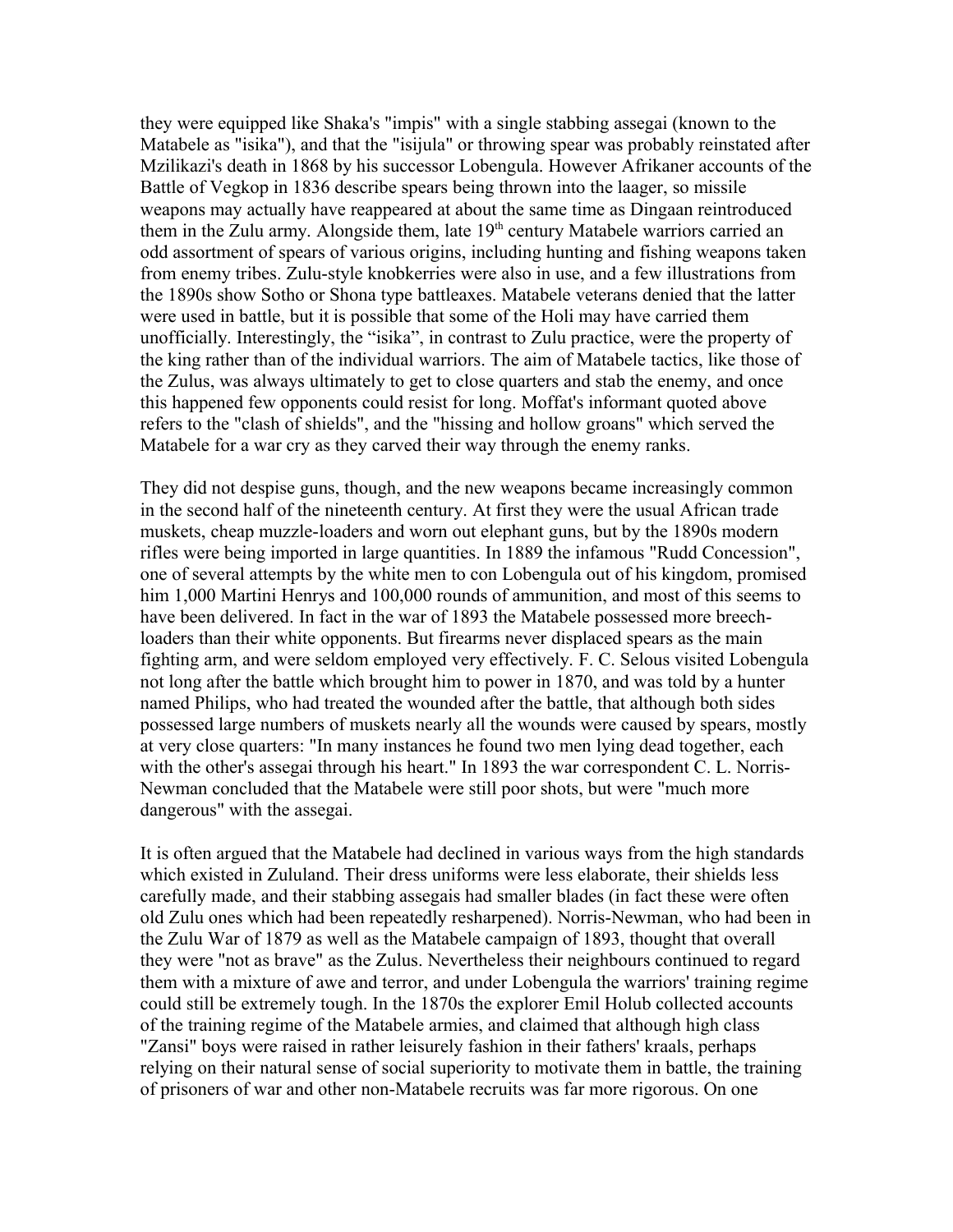occasion only one hundred and seventeen out of a hundred and sixty recruits survived the training period. This is not surprising if some of the more lurid stories are true. Holub says that, apart from fatigues, route marches and mock fights with clubs, one task involved killing a wild hyaena with a stick. A former Shona captive quoted by Summers and Pagden adds that groups of young warriors would be sent to kill buffalos with clubs, and even to tackle lions bare-handed. Selous remarked that the man-eating lions which plagued other parts of the continent were almost unknown in Matabeleland, where the lions were scared of the people rather the other way around! In this context the story told by the elephant hunter William Finaughty, of Mzilikazi ordering one of his regiments to haul a man-eating crocodile out of a river and bring it to him alive, can be seen not as the whim of a capricious tyrant, but as part of a consistent policy of accustoming young warriors to hardship and bloodshed. The deliberate brutalisation of young captives and conscripts has chilling parallels to the use of child soldiers in Africa today.

#### The Legend.

After the fall of the Matabele kingdom all sorts of romantic legends circulated about the whereabouts of Lobengula's supposed hoard of gold and diamonds. According to the best known tale, the king had ordered every man who went to work in the South African mines to steal a diamond or a nugget of gold and bring it home with him as tribute. The treasure was locked away in two steel safes purchased from the white men. In 1893, when he realised that defeat was imminent, Lobengula ordered the safes to be taken from Bulawayo by ox cart and hidden in a secret cave in the hills. Apart from the king himself, the only people who knew exactly where it was were the men who had hidden it, and they were all killed on Lobengula's orders by an "impi" stationed at the bottom of the hill. Then, because these men still had at least a vague idea of the location, they too were massacred on their return to the capital. Many years later a white treasure-hunter located a survivor, a very old "induna" who had somehow escaped the slaughter, but, the story goes, he was by then too senile to remember where he had been! Of course the whole tale is full of holes. How easy was it to steal from the mines in the first place, and how many Matabele would not have simply stayed where they were with their loot? And could Lobengula really afford to murder his own soldiers wholesale while he was facing a life and death struggle for his country? In reality he had once had a fair bit of cash, but had spent the bulk of it on guns, some was lost when the whites burnt his kraal at Bulawayo, and most of the rest was offered as a bribe to stop the whites pursuing him after the Battle of Bembesi, and promptly stolen by a couple of BSAC troopers. So by the time he would have been thinking about hiding his safes they were probably already empty. All the same, as wargamers we need not let the facts spoil a good story, and the search for this treasure would be an ideal scenario for a roleplaying or skirmish game.

Just as exciting as the arrival of North Star's Matabele figures is the announcement that they are beginning to release a range of British South Africa Police (eventually, I understand, to include mounted versions, plus wagons for the inevitable "attack on a laager" scenarios). But of course the Matabele spent most of their time fighting against various fellow Africans, of whom the Tswana, Ila, Ngoni, Chikunda and Barotse are all covered in the "Death in the Dark Continent" army lists. (Some of these can be produced